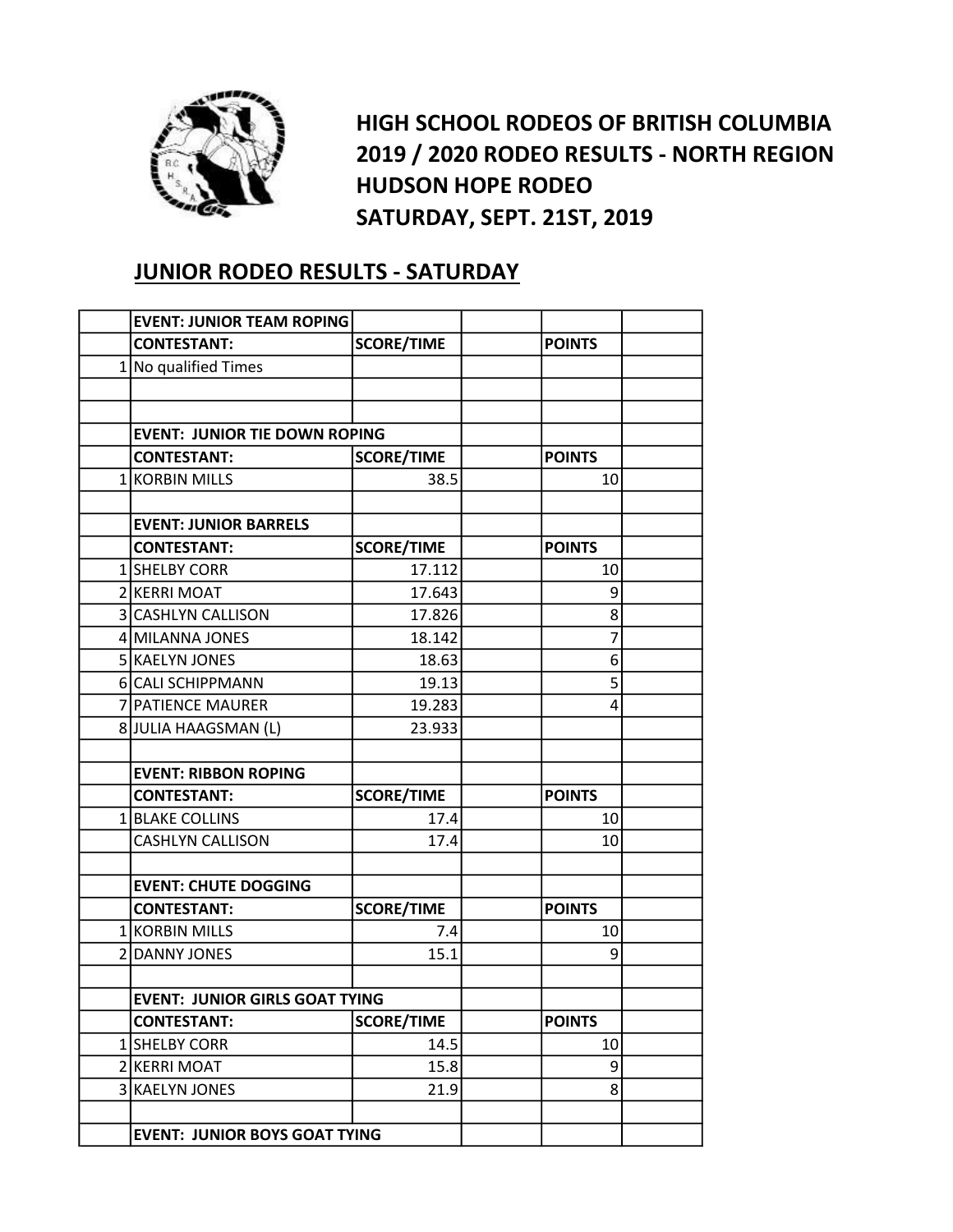|                | <b>CONTESTANT:</b>                   | <b>SCORE/TIME</b> | <b>POINTS</b> |  |
|----------------|--------------------------------------|-------------------|---------------|--|
|                | 1 WYATT BONDAROFF                    | 11.7              | 10            |  |
|                | 2 KORBIN MILLS                       | 14.2              | 9             |  |
|                | 3 DANNY JONES                        | 17                | 8             |  |
|                | 4 BLAKE COLLINS                      | 17.6              | 7             |  |
|                | 5 COLTON PEARSON                     | 18.2              | 6             |  |
|                | 6 LANDON DOWLING                     | 22.2              | 5             |  |
|                | 7 ETHAN NELSON                       | 24.2              | 4             |  |
|                |                                      |                   |               |  |
|                | <b>EVENT: JUNIOR GIRLS BREAKAWAY</b> |                   |               |  |
|                | <b>CONTESTANT:</b>                   | <b>SCORE/TIME</b> | <b>POINTS</b> |  |
|                | 1 SHELBY CORR                        | 5.7               | 10            |  |
| $\overline{2}$ |                                      |                   |               |  |
|                |                                      |                   |               |  |
|                | <b>EVENT: JUNIOR BOYS BREAKWAY</b>   |                   |               |  |
|                | <b>CONTESTANT:</b>                   | <b>SCORE/TIME</b> | <b>POINTS</b> |  |
|                | 1 DANNY JONES                        | 4                 | 10            |  |
|                |                                      |                   |               |  |
|                | <b>EVENT: JUNIOR POLE BENDING</b>    |                   |               |  |
|                | <b>CONTESTANT:</b>                   | <b>SCORE/TIME</b> | <b>POINTS</b> |  |
|                | 1 KERRI MOAT                         | 24.266            | 10            |  |
|                | 2 CALI SCHIPPMANN                    | 25.303            | 9             |  |
|                | 3 MILANNA JONES                      | 26.409            | 8             |  |
|                | 4 CASHLYN CALLISON                   | 27.186            | 7             |  |
|                | 5 JULIA HAAGSMAN (L)                 | 33.602            |               |  |
|                | 6 PATIENCE MAURER                    | 34.022            | 6             |  |
|                | 7 KAELYN JONES                       | 36.403            | 5             |  |
|                | 8 SHELBY CORR                        | 39.101            | 4             |  |
|                |                                      |                   |               |  |
|                | <b>EVENT: BAC SADDLE BRONC</b>       |                   |               |  |
|                | <b>CONTESTANT:</b>                   | <b>SCORE/TIME</b> | <b>POINTS</b> |  |
|                | 1 DANNY JONES                        | 68                | 10            |  |
|                |                                      |                   |               |  |
|                | <b>EVENT: BAC BAREBACK</b>           |                   |               |  |
|                | <b>CONTESTANT:</b>                   | <b>SCORE/TIME</b> | <b>POINTS</b> |  |
|                | 1 MAVRICK STUDLEY                    | 60                | 10            |  |
|                |                                      |                   |               |  |
|                | <b>EVENT: JR BULL RIDING</b>         |                   |               |  |
|                | <b>CONTESTANT:</b>                   | <b>SCORE/TIME</b> | <b>POINTS</b> |  |
|                | NO QUALIFIED RIDES                   |                   |               |  |

## HIGH SCHOOL RODEO RESULTS - SATURDAY

| <b>IEVENT: TEAM ROPING</b> |                   |                |  |
|----------------------------|-------------------|----------------|--|
| <b>ICONTESTANT:</b>        | <b>SCORE/TIME</b> | <b>IPOINTS</b> |  |
| <b>1 IKENDALL ESAU</b>     | 10.1              |                |  |
| <b>ITUCKER ESAU</b>        | 10.1              |                |  |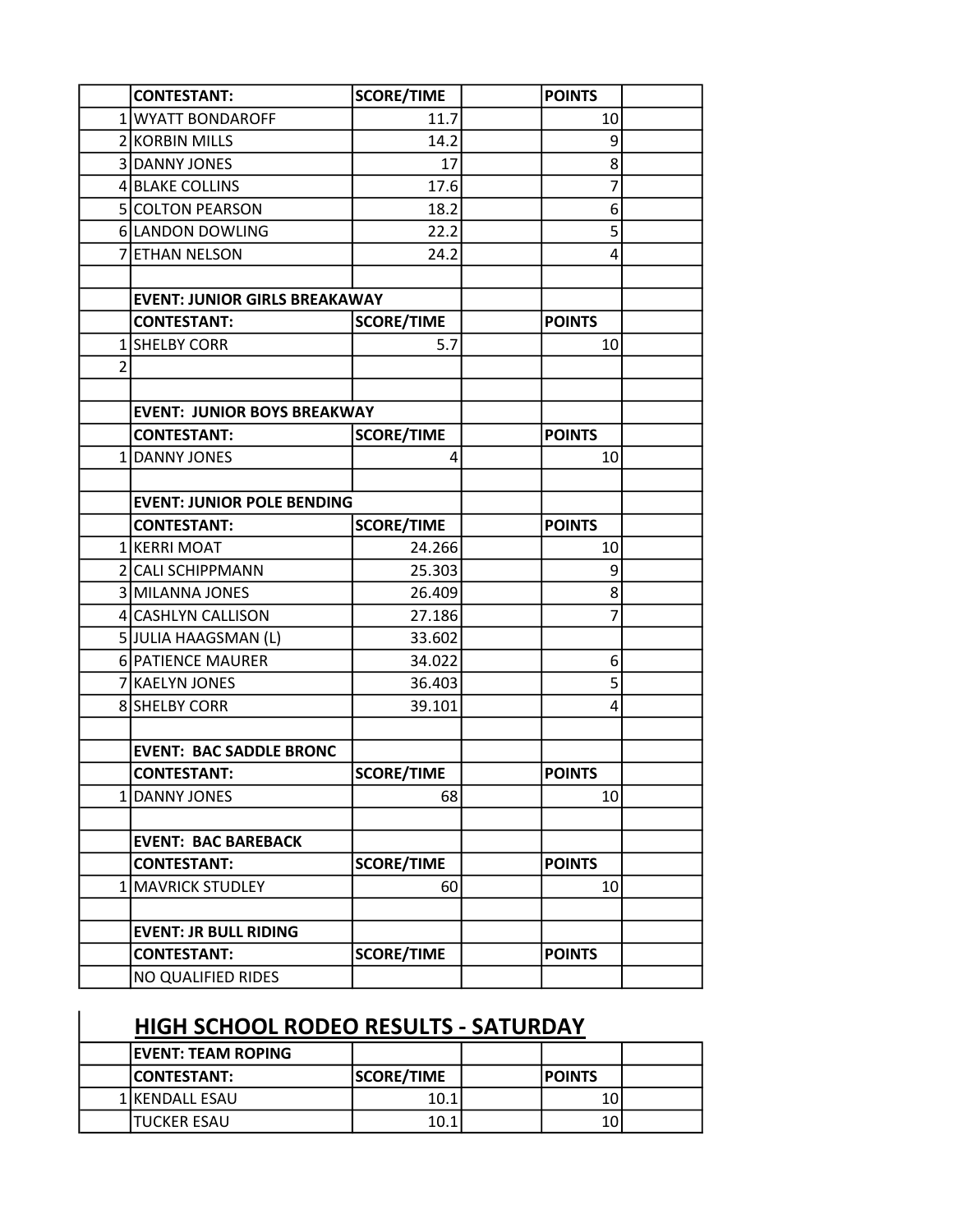|       | <b>EVENT: BULL RIDING</b>                  |                     |                |  |
|-------|--------------------------------------------|---------------------|----------------|--|
|       | <b>CONTESTANT:</b>                         | <b>SCORE/TIME</b>   | <b>POINTS</b>  |  |
|       | <b>NO RIDES</b>                            |                     |                |  |
|       |                                            |                     |                |  |
|       | <b>EVENT: SENIOR BARRELS</b>               |                     |                |  |
|       | <b>CONTESTANT:</b>                         | <b>SCORE/TIME</b>   | <b>POINTS</b>  |  |
|       | 1 BRITTANY OLLENBERGER                     | 16.906              | 10             |  |
|       | 2 JULIA BOWDEN                             | 16.936              | 9              |  |
|       | 3 RACHEL MOAT                              | 16.986              | 8              |  |
|       | 4 LAUREN KONASHUK                          | 17.153              | 7              |  |
|       | 5 AVEREE WHITEWOOD                         | 17.203              | 6              |  |
|       | 6 RYLIE DOWLING                            | 17.219              | 5              |  |
|       | 7 DAYLYN CALLISON                          | 17.273              | 4              |  |
|       | <b>8 GRACIE CHAPPLE</b>                    | 17.286              | 3              |  |
|       | 9 DESTINY MAURER                           | 17.369              | $\overline{2}$ |  |
|       | 10 MAKENNA BIEGEL                          | 17.477              | 1              |  |
|       |                                            |                     |                |  |
|       | <b>EVENT: SENIOR TIE DOWN ROPING</b>       |                     |                |  |
|       | <b>CONTESTANT:</b>                         | <b>SCORE/TIME</b>   | <b>POINTS</b>  |  |
|       | 1 WYATTE COPELAND                          | 17.5                | 10             |  |
|       | 2 TUCKER ESAU                              | 32.8                | 9              |  |
|       |                                            |                     |                |  |
|       | <b>EVENT: SENIOR GOAT TYING</b>            |                     |                |  |
|       | <b>CONTESTANT:</b>                         | <b>SCORE/TIME</b>   | <b>POINTS</b>  |  |
|       | 1 RYLIE BONDAROFF                          | 9.3                 | 10             |  |
|       | 2 TYLER BONDAROFF                          | 10.2                | 9              |  |
|       | 3 PAYDEN HINTON                            | 10.5                | 8              |  |
|       | 4 LAUREN KONASHUK                          |                     |                |  |
|       |                                            | 10.6                | 7              |  |
|       | 5 KENDALL ESAU                             | 10.9                | 6              |  |
|       | 6 FALLON JONES                             | 12.1                | 5              |  |
| 7     | <b>RACHEL MOAT</b>                         | 13.3                | 4              |  |
|       | 8 MAKAYLA JONES                            | 13.7                | 3              |  |
|       | 9 KALI CLARE ATKINGS                       | 14.6                | $\overline{2}$ |  |
| 10/11 | <b>SIENNA GHOSTKEEPER</b>                  | 15                  | 0.5            |  |
|       | 10/11   MACKENZIE BOVEE                    | 15                  | 0.5            |  |
|       | <b>EVENT: SENIOR BREAKAWAY ROPING</b>      |                     |                |  |
|       | <b>CONTESTANT</b>                          | <b>SCORE/TIME</b>   | <b>POINTS</b>  |  |
|       | 1 FALLON JONES                             | 3.1                 | 10             |  |
| 2/3   | RYLIE BONDAROFF                            | 4.5                 | 8.5            |  |
| 2/3   | <b>KENDALL ESAU</b>                        | 4.5                 | 8.5            |  |
|       | 4 TYLER BONDAROFF                          | 22.5                | 7              |  |
|       | 5 ARTAYSHA STUDLEY                         | 25.3                | 6              |  |
|       |                                            |                     |                |  |
|       | <b>EVENT: STEER WRESTLING</b>              |                     |                |  |
|       | <b>CONTESTANT:</b><br>1 NO QUALIFIED TIMES | <b>SCORES/TIMES</b> | <b>POINTS</b>  |  |